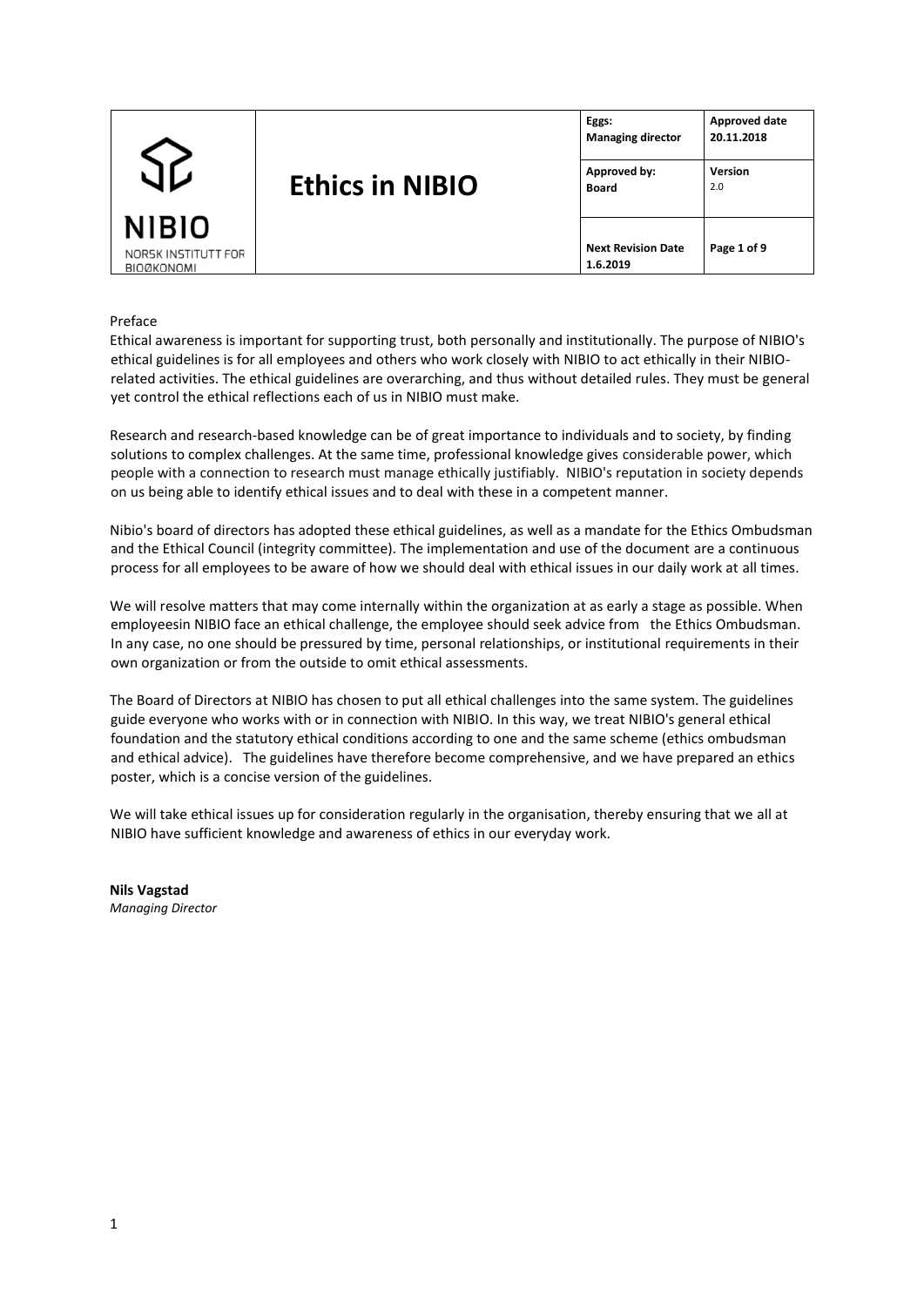# Introduction

NIBIO is a research-based knowledge institution that leverages its expertise and academic breadth for the development of the bioeconomy in Norway. NIBIO's ambition is to be the preferred competence partner for relevant industries, the public administration, and the authorities.

In the department's vision, "vital knowledge" is central, and the business must be innovative, quality-conscious and interacting.

NIBIO's scientific position is described on several levels, from the articles of association, through theboard's strategies and down to the daily work at project level. Ethical awareness is not included in the other management documents, and the Board has therefore adopted these ethical guidelines, which cover all activities at the department. That is, all permanent and temporary employees, managers, elected representatives, the board and persons acting on behalf of NIBIO.

NIBIO's ethical guidelines provide a concentrated overview of the ethical aspects that may be related to the work at NIBIO. The purpose of the document is for all employees to be able to find a basis for dealing with issues and challenges we face in everyday work. This applies both internally at the department and externally to those we cooperate with nationally and internationally. It is crucial for both the department's and each employee's reputation, trust and credibility that the guidelines are complied with. NIBIO must always document that ethical awareness forms the basis of all activities, and that we are able to prevent ethical irregularities in the organisation. In NIBIO, it should of course be that ethical challenges are addressed both preventively and when conditions are identified that require concrete follow-up.

NIBIO operates within social frameworks, where the legal and financial frameworks are well taken care of. Historically, ethical matters have been devoted far less attention. An action can be both legally legal and financially appropriate, without it being ethically correct.

The responsibility for ensuring that NIBIO's ethical guidelines are known lies with the CEO andthe head of all levels. However, complying with the guidelines is a personal responsibility for everyone covered by the policy.

To implement ethics in all activities at NIBIO, all employees, guest workers, students, and members of the board of directors must sign that they are familiar with NIBIO's ethical guidelines.

Furthermore, the Board of Directors at NIBIO has established an ethical council and an ethics ombudsman, which, based on its mandates, shall be advisory on ethical issues for everyone affected by the department's ethical guidelines.

Breaches, or grounds for violations of ethical guidelines, are notified to NIBIO's Ethics Ombudsman.

# Basic ethics and area ethics

Ethics is about protecting ethical values and being able to respond appropriately when one or more ethical values are threatened. The valuation and ranking of ethical values vary between different cultures, and each of us is obliged to respect the values in the places we act on behalf of NIBIO.

In Appendix 1 there are several values that are often included in our everyday ethical assessments.

There are often signs between basic ethics, ethical values that apply in general to everyone, and area ethics, which apply to special groupings in society. Area ethics will always be guided by basic ethics, but the focusison ethical problem areas that are particularly important, or common, for a particular group. For NIBIO, it is appropriate to focus specifically on research ethics.

Appendix 2 contains references to several documents that form the basis for NIBIO's ethical guidelines.

We cannot classify ethical values according to their importance. All ethical values shall be protected by and protect all employees at NIBIO. Nevertheless, some values are perceived as more fundamental, and the thereby also important in work life.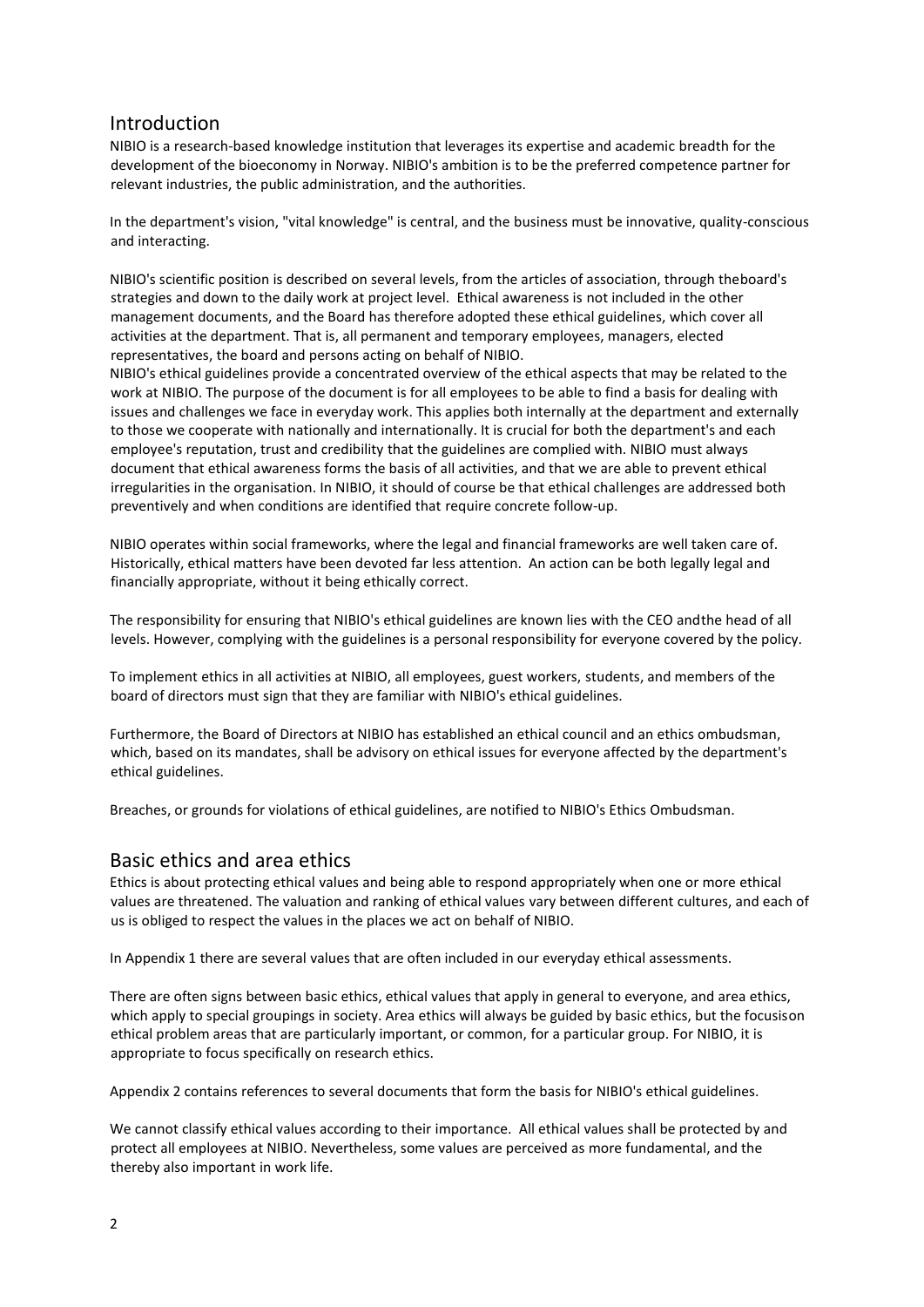The NIBIO institution focuses specifically on the values listed in random order:

Trust: feeling that the goodness, honesty, and skill of others can be trusted Justice: people are treated reasonably; everyone receives what they deserve Duty: what we are bound by the superior authority to do Loyalty: an allegiance between all employees at NIBIO, and towards the department's legitimacy and goals Integrity: relates to relationships as they are perceived as real Reliability: relate to assumptions and agreements outwardly Truthfulness: relate to reality as it is perceived Integrity: adhere to their values and assessments, both personally and on behalf of NIBIO, regardless of the context Legal capacity: impartial behavior Transparency: provide sufficient information so that others can independently assess relationships Equality: all people are equally valuable, regardless of characteristics

Tolerance: the ability and willingness to endure and to live with the opinions, attitudes, and actions of others that one does not agree with.

Of course, these terms are not absolute, and no one can either measure or describe the content objectively. It is therefore necessary to be aware of the ethical requirements, and to practice the application systematically.

Each of these values is fundamental to coexistence, and everyone associated with NIBIO should act so that we comply with all the intentions described by the ethical values.

Built around three prioritized ethical values, considerations, reliability and independence, this document contains some problematic situations that can often have ethical implications.

# NIBIO's general ethical foundation

### Showing consideration

No one can order anyone to do anything that is illegal or unethical.

Everyone at NIBIO shall help ensure that employees' interests are considered and safeguarded.

All NIBIO employees are considerate, friendly, polite, correct and welcoming to colleagues and the public, and respect the personal integrity of the individual.

Employees at NIBIO do not mention the department unjustified negatively. Employees report internally to them about matters that they have become aware of and that may cause loss or damage to NIBIO, employees or their surroundings, including loss of reputation.

Confidential information received in the service relationship is not used for personal gain and does not cometo the knowledge of unauthorized persons.

A few actions in NIBIO and in institutions and companies where NIBIO has interest, ownership or other influence are done based on full acceptance and respect for NIBIO's ethical foundation.

We are aware of conflicts of interest and ensure that no one improperly, acquires financial or other personal benefits, or benefits to third parties in connection with NIBIO's activities.

NIBIO undertakes assignments that we can carry out professionally within the ethical foundation of the organization. Our working environment and personal behaviour are characterised by equality, openness, tolerance and respect for other cultures.

Harassment or discrimination based on gender, religion, race, ethnic, cultural, or social affiliation, disability, sexual orientation, marital status, age, or political opinion is not accepted. This implies that intrigues,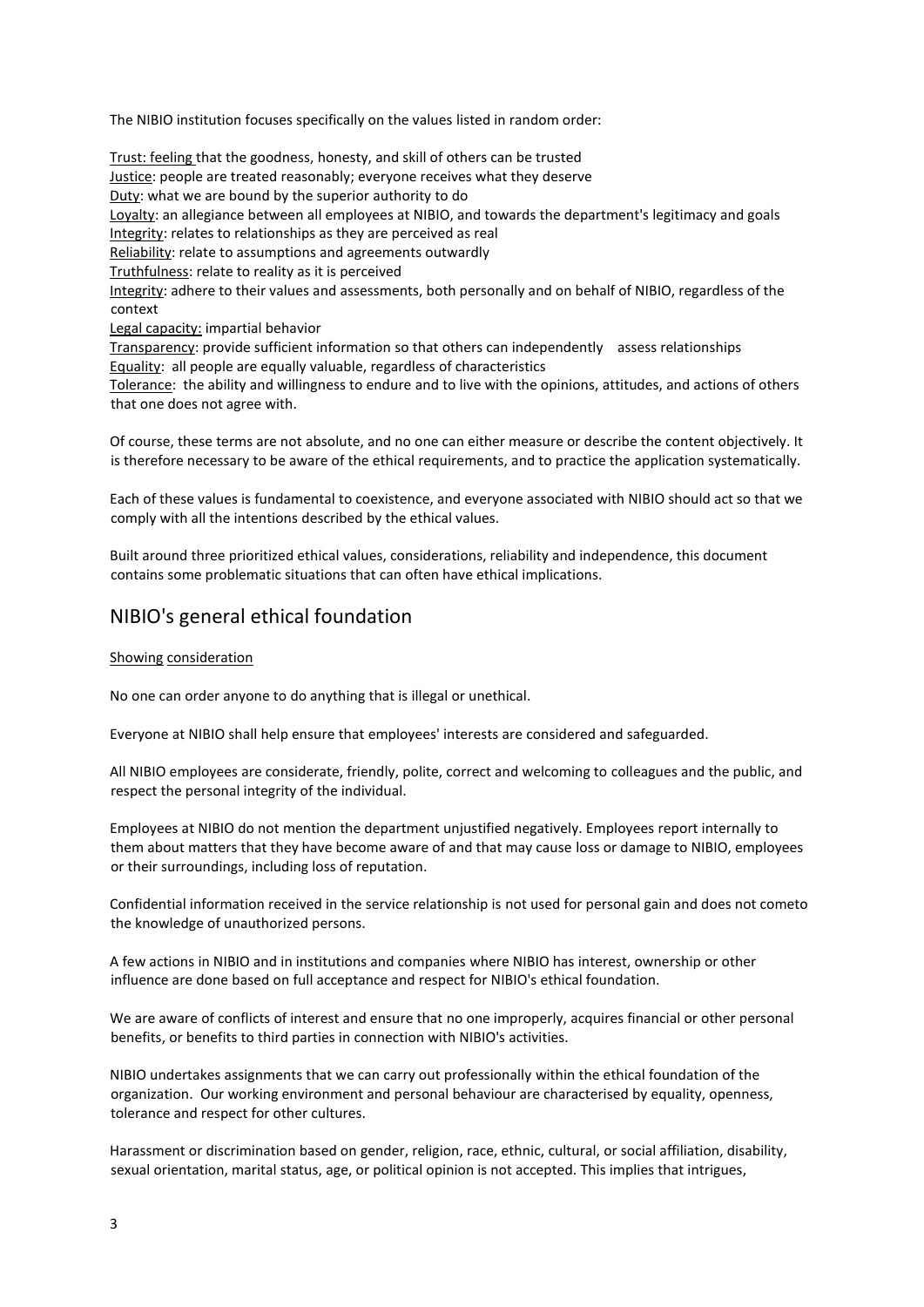manipulative and corrupting behavior, social dumping, all types of child labor and the purchase of sexual services is unacceptable.

NIBIO employees act loyally and in accordance with the organisation's obligations, including professional, financial legal and ethical conditions.

Any employee reports possible corruption, crimes, or irregularities internally, alternatively to the police, control, or supervisory authority.

### Speaking out reliably

Employees participate in the public debate in their own work area. Outside of their own work areas, it must be clear that the employee is speaking out on his or her own behalf, not as a representative of NIBIO. Freedom of expression must not be used as an argument for mixing up views based on professional work at NIBIO and their own personal opinions.

Employees do not use their professional title in cases that are outside their documented competence or field of expertise. This is especially true in cases where title, professional authority and organisational affiliation can give greater weight to opinions.

Employees act in a way that does not undermine confidence in their impartiality. In all work, emphasis is placed on avoiding unfortunate conflicts of interest or allegations.

As part of their tasks, NIBIO employees must communicate their competence through publications, debate posts and other types of statements. By virtue of their position, the employees of NIBIO have a duty to research and disseminate, a right and a duty to make the research results known, even if they contradict adopted policies.

Employees at NIBIO have their natural right to speak out critically about all matters. As a starting point, only statements that may harm NIBIO's interests can be limited based on the consideration of a duty of loyalty. When union representatives safeguard the employees' interests, much will be taken before statements are deemed to violate the duty of loyalty.

#### Ensuring independence

Every employee at NIBIO addresses matters related to their own impartiality. It is also a managerial responsibility to assess employee impartiality. Real and possible disqualification, such as ownership and business interests, family relationships and close friendship, is openly presented to the head of the department.

NIBIO employees do not hold any other position or performwork for others without the consent of the superior. The overall information is given on possible participation in external councils, assessment committees and examiner activities, as well as individual less resource-intensive teaching assignments in other activities based on the competence concerned.

NIBIO employees are not involved in activities that competes or can compete with NIBIO's professional and financial interests. Any acceptable positions in business activities shall be approved by the NIBIO director.

Several types of cooperation, assignment agreements or purchases of services between NIBIO and companies where employees or related colleagues in NIBIO have a role must be approved by the superior.

Employees do not have other paid assignments that inhibit or delay their ordinary work at NIBIO, unless there is a special order or permit. Employees do not participate in disloyal competition with NIBIO.

NIBIO does not engage close associates in assignments in such a way that it can affect impartiality or integrity.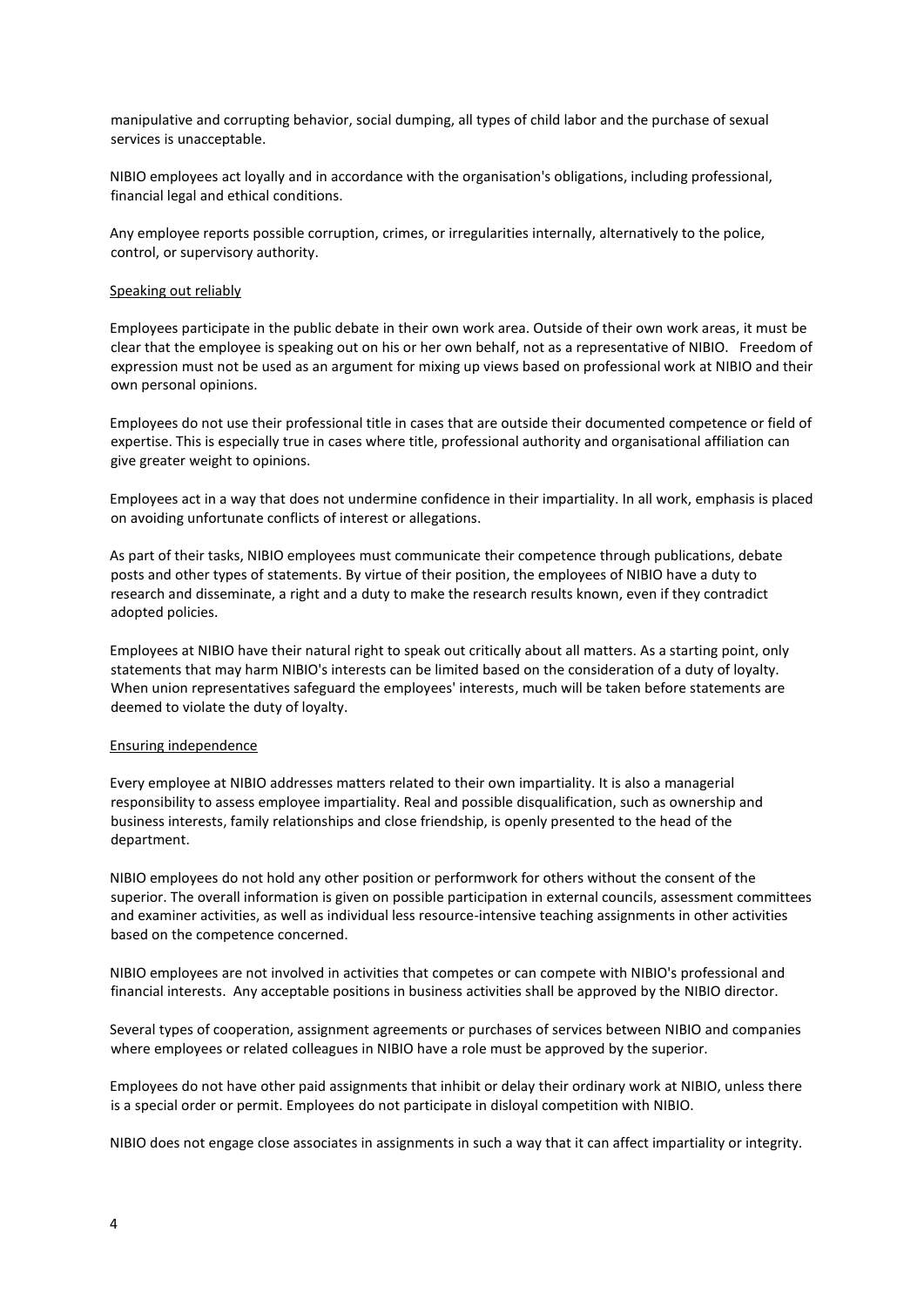There shall be transparency about employees' extra positions and bee positions, especially those that may be perceived to have an impact on the performance of the work at NIBIO.

All engagements outside NIBIO must be read in a central register, where the type of engagement, duration and valid permit shall be readily available.

Employees, directors, hired consultants or others engaged by NIBIO do not have personal interests, directly or indirectly, in other companies if this is perceived to undermine the loyalty of NIBIO.

# Business practice

Appendix 2 contains references to the most important documents that guide business practice at NIBIO.

NIBIO does not accept corruption and unethical behaviour in a business context.

Employees or the department do not gain benefits through covert actions, and there should therefore be transparency and transparency so that the public can familiarize themselves with NIBIO's activities.

Customers are met with insight, respect and understanding, while at the same time protecting privacy under applicable law and NIBIO's internal procedures for processing personal data.

We treat all suppliers impartially and fairly. At the same time, we expect suppliers to act in accordance with NIBIO's ethical values.

NIBIO employees do not bribe or receive bribes, i.e., give or receive money, gifts, tickets, travel, hotel stays, discounts, loans or any other benefits that require reprisals on behalf of NIBIO or NIBIO employees.

Exceptions to this can be made if cultural circumstances dictate that the refusal of a gift or other performance that would be unacceptable in Norway may be insulting to the donor. In such cases, a gift or other benefit may be received if it complies with locally accepted custom. Such gifts or benefits shall be entrusted to NIBIO upon return.

Private needs are not met through offers from NIBIO's suppliers. Dealing with business relations is based on good judgment, caution, consideration, and integrity. Unsuitable contracts, illegal or improper monetary gifts or other inappropriate benefits, directly or through intermediaries, to obtain business favors do not occur.

NIBIO denies money laundering and prevents financial transactions with the organisation from being misused by others for money laundering.

No one to whom NIBIO's code of conduct appliesengages external advisers or lobbyists to influence decisions in business or public sector. Agreements with intermediaries are approved by the CEO.

Employees at NIBIO can gain knowledge about financial dispositions in companies. Such knowledge is not shared, used for your own or others' gain, or to influence values. No one covered by the code of conduct is involved in insider trading.

# Good Scientific Practice

Research ethics is integrated into theresearch, regulatesthe relationship between the actors in the research and ensures that the research is carried out in accordance with society's expectations and requirements.

Research ethics includes ethical aspects of the role of researchers and for others involved in the research. This applies to ethical values exemplified above. NIBIO bases its guidelines on national researchethics committees for their activities.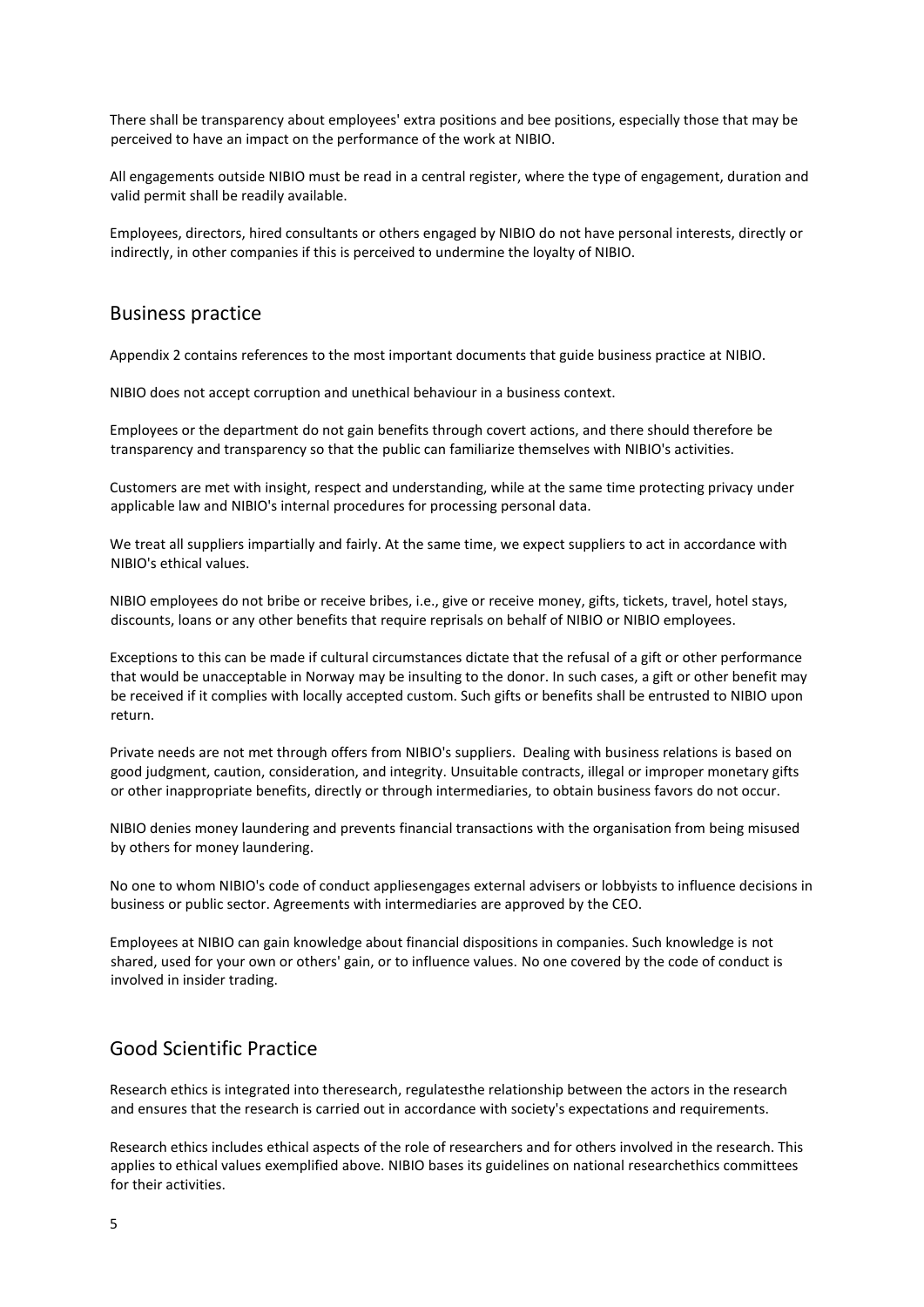NIBIO shall ensure the researcher's freedom in the choice of topic, method, implementation of the research and publication of results. In the case of commissioned research, the client, in cooperation with the client, has the right to define the topic, issues and scope of the research assignment. The client shall not seek to influence the choice of method, implementation, results, or publication.

NIBIO facilitates the practice of good scientific practice, and that the research takes place in accordance with general ethical values and recognised scientific standards. Alle involved in the research at the department shall receive the necessary training. Good scientific practice is also about the researcher's social responsibility, relationships between researchers and other people, sources of funding and the relationship with animals and the environment. Someemployees are responsible for protecting ethical values and following recognized scientific standards. Suspicions of scientific misconduct will affect the institution, as well as the individuals.

# **Good scientific practice**

At NIBIO, we use the Vancouver Convention's guidelines as a basis for good scientific practice (see reference in Appendix 2).

### At NIBIO:

- we protect ethical values and respect the recognized scientific standards
- we refrain from misconduct, such as falsification, fabrication, plagiarism, manipulation, or selective use of data from our own or others' research
- we apply data material, examination and assessment methods that are compatible with the criteria for scientific research and ethical credibility.
- we consider, respect and credit the work and results of other researchers in a correct manner.
- We plan, conduct and report exactly according to scientific standards, while maintaining its independence towards the client.
- we use peer review or other forms of quality assurance. It is the researcher's responsibility to be clear and transparent about all matters that may have an impact on trust in the work, such as the client and the sources of funding
- we regulate intellectual property rights and the right to publish through agreements
- we clarify the status, rights, division of labor and questions about copyright and rights to research results and material
- we do not hold significant criticism to ourselves, but go out in relevant environments with the criticism to get the problems versatile illuminated
- we do not use formal authority under supervision or in a management situation for our own benefit or infringing
- we secure our research data so that it can be retrieved again after the project has been completed. Data from publicly funded projects shall be handed over to the public register (NSD) in accordance with the contract and otherwise made available to others whether for further research or verification

## Academic staff at NIBIO

- are open about their association with political, religious, or other organizations and interests that may have an impact on project execution.
- clarify all roles and establish external affiliations to ensure that the research results are independent and reliable. This means that the researcher presents information about relevant economic conditions, relevant positions, and other work in political, religious, or other value-based associations that may influence research.
- describes the safety, validity and risk and uncertainties associated with the results of projects and identify factors that may be of significance for any application of the results. NIBIO is obliged to communicate relevant methods (of the type [NUSAP\)](http://www.nusap.net/) to its employees.
- uses their right of reservation against participation in projects when they believe that the business is contrary to their own religious or ethical beliefs.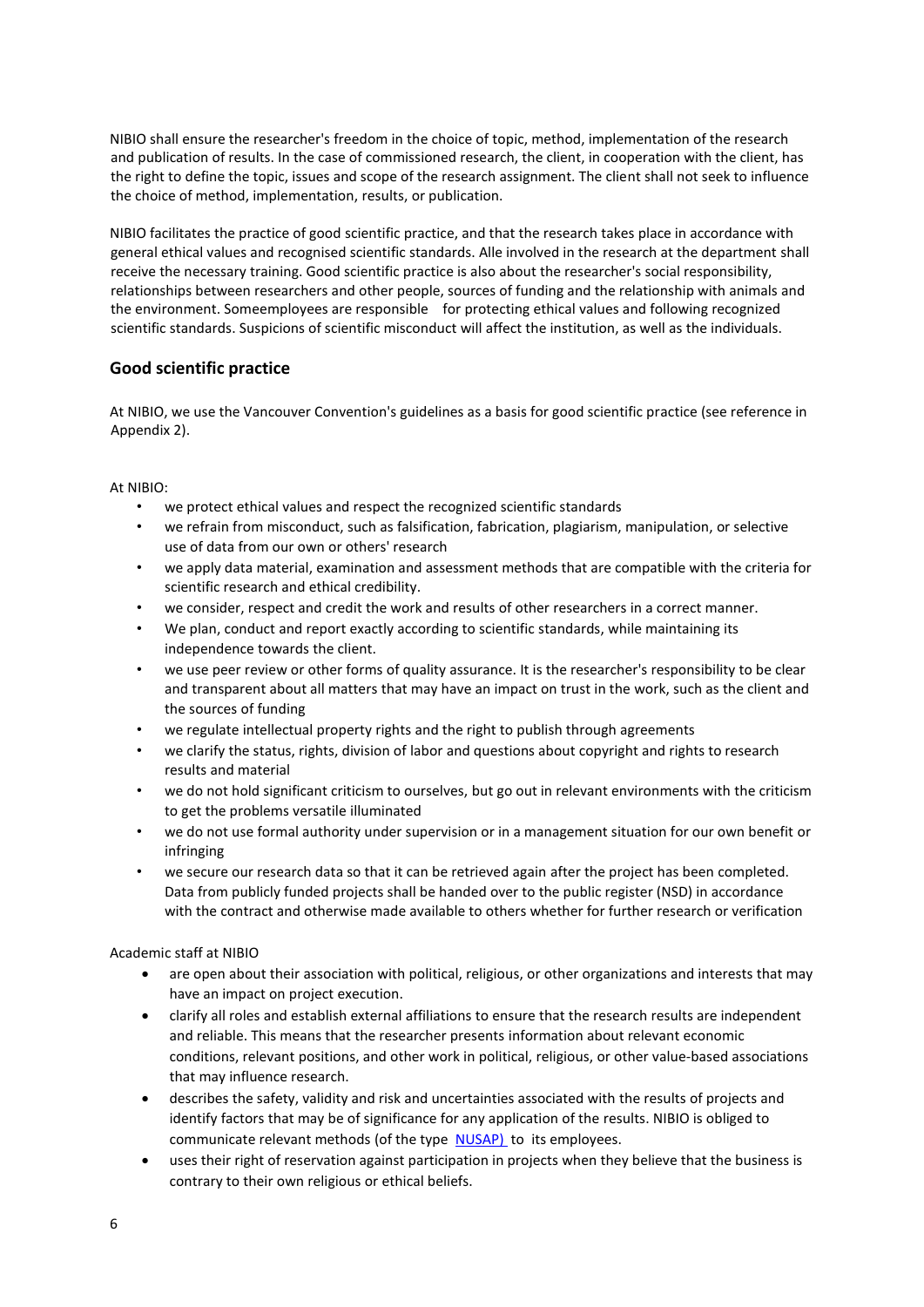• [t](http://www.mattilsynet.no/dyr_og_dyrehold/dyrevelferd/forsoksdyr/forskrift_om_bruk_av_dyr_i_forsok.18740/binary/Forskrift%20om%20bruk%20av%20dyr%20i%20fors%C3%B8k)akes into account the welfare and moral considerations of animals, as regulated by law on animal welfare and animal welfare [in experiments,](http://www.mattilsynet.no/dyr_og_dyrehold/dyrevelferd/forsoksdyr/forskrift_om_bruk_av_dyr_i_forsok.18740/binary/Forskrift%20om%20bruk%20av%20dyr%20i%20fors%C3%B8k) and specified by the classic three R's for animal experiments («Reduce, Refine, Replace» [The](http://altweb.jhsph.edu/pubs/books/humane_exp/het-toc) [Principles](http://altweb.jhsph.edu/pubs/books/humane_exp/het-toc) [of](http://altweb.jhsph.edu/pubs/books/humane_exp/het-toc) [Humane Experimental](http://altweb.jhsph.edu/pubs/books/humane_exp/het-toc) [Technique\)](http://altweb.jhsph.edu/pubs/books/humane_exp/het-toc)

### **Sanctions**

Violations of the guidelines are handled in accordance with lov on state employees m.m. (Statsansatteloven), § 25 – 37, which deals withfines, dismissal, suspension, case processing rules and possibilities of appeal.

Appendix 1 Collection of some key ethical values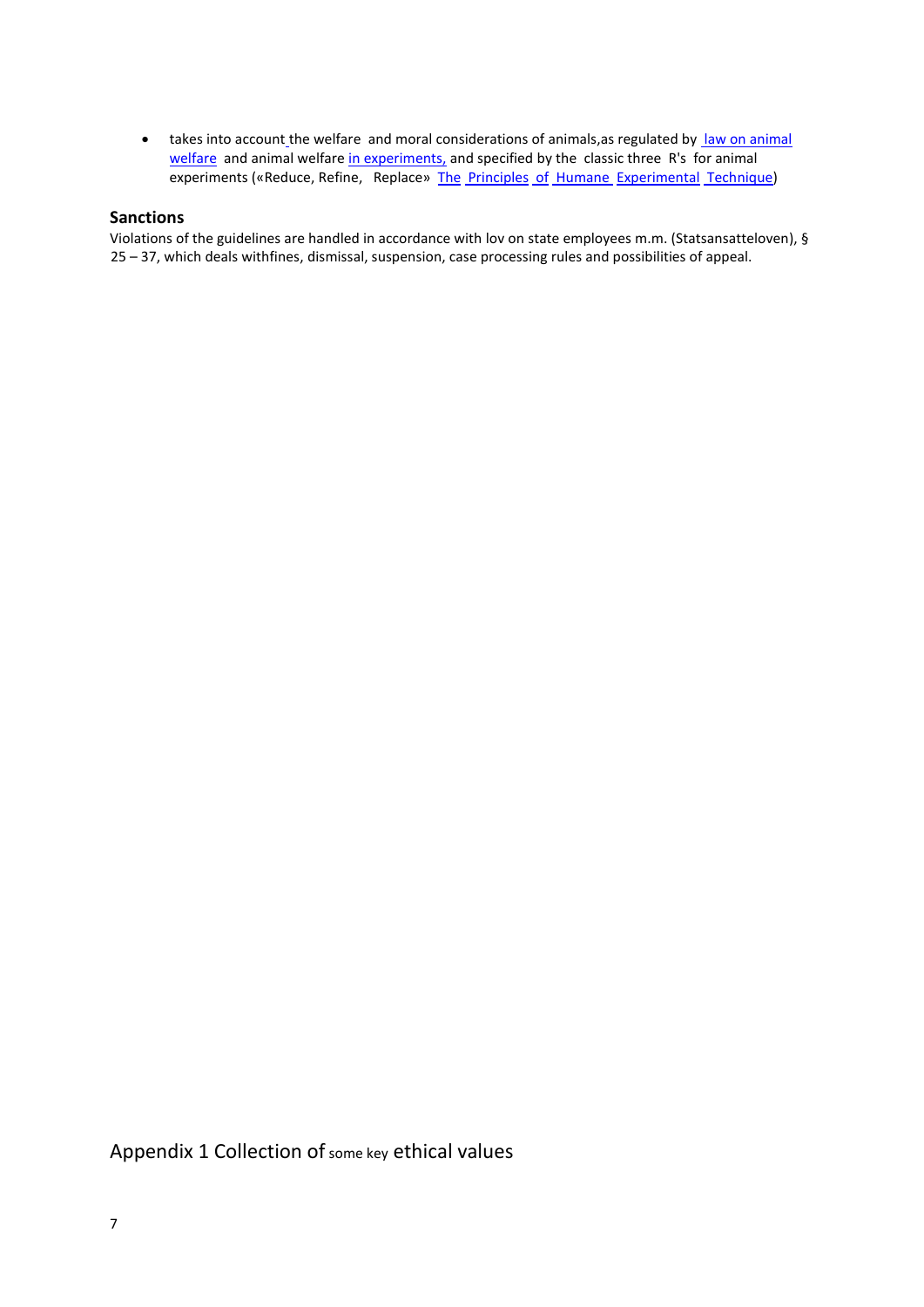| Obligation        | Lust              | Welfare       |
|-------------------|-------------------|---------------|
| Rights            | Repute            | Dignity       |
| <b>Usefulness</b> | Trust             | Solidarity    |
| Intrinsic value   | Sustainability    | Tolerance     |
| Human dignity     | Efficiency        | Independence  |
| Equivalence       | Honesty           | Justice       |
| <b>Happiness</b>  | <b>Openness</b>   | Temperance    |
| Self-realization  | Freedom of speech | Care          |
| Humility          | Independence      | Integrity     |
| Self-interest     | Impartiality      | Honesty       |
| Mercy             | Love              | Sannferdighet |
| Wisdom            | Reliability       | Security      |
| <b>Belief</b>     | Loyalty           | Against       |
| Care              | Hope              | Respect       |
|                   |                   |               |

# Appendix 2 General current rules and guidelines

### Obligations of the Norwegian state

[Ethical guidelines for the civil service](https://www.regjeringen.no/no/dokumenter/etiske-retningslinjer-for-statstjenesten/id88164/) - Revised June 2017 applies to NIBIO employees. These deal with universal ethical values and norms such as fairness, loyalty, honesty,reliability, truthfulness

[KMD Guide on gifts in the service](https://www.regjeringen.no/no/dokumenter/Veileder-om-gaver-i-tjenesten/id757296/)

Egulation of scientific practice

[The Act relating to the Organisation of Research Ethics](https://lovdata.no/dokument/NL/lov/2017-04-28-23?q=forskningsetikk) (the Research Ethics Act) describes how research institutesare to organise the work on research ethics issues.

#### [Policy for the management of](https://intranett.nibio.no/hb-styring/styring/styrendedokumenter/Sider/Interne-policyer.aspx) [research data in NIBIO](https://intranett.nibio.no/hb-styring/styring/styrendedokumenter/Sider/Interne-policyer.aspx)

The National Advisory Committees provide advice on research ethics issues. NIBIO adheres to the guidelines drawn up by the committees: [General guidelines for research ethics](https://www.etikkom.no/forskningsetiske-retningslinjer/Generelle-forskningsetiske-retningslinjer/) [Medicine and Health](https://www.etikkom.no/forskningsetiske-retningslinjer/Medisin-og-helse/) [Natural sciences and technology](https://www.etikkom.no/forskningsetiske-retningslinjer/naturvitenskap-og-teknologi/) [Social sciences, humanities, law and theology](https://www.etikkom.no/forskningsetiske-retningslinjer/Samfunnsvitenskap-jus-og-humaniora/)

Th[eVancouver](http://www.icmje.org/recommendations/) Convention is central to the ethics of scientific authorship, and is also found in a Norwegian translation (theVancouve[rConvention\).](https://www.etikkom.no/tools/a-a/?topicid=13144&fragment=True)

The [Singapore Statement](http://www.singaporestatement.org/) [on](http://www.singaporestatement.org/) [Research Integrity](http://www.singaporestatement.org/) also [providesr](http://www.singaporestatement.org/)esearchethics guidelines, while the Declaration of [Helsinki](http://www.wma.net/en/30publications/10policies/b3/index.html) [isa](http://www.wma.net/en/30publications/10policies/b3/index.html)lso the most important professional norm for medical research.

[The European Code of](http://www.allea.org/wp-content/uploads/2017/03/ALLEA-European-Code-of-Conduct-for-Research-Integrity-2017-1.pdf) [Conduct](http://www.allea.org/wp-content/uploads/2017/03/ALLEA-European-Code-of-Conduct-for-Research-Integrity-2017-1.pdf) for [Research Integrity](http://www.allea.org/wp-content/uploads/2017/03/ALLEA-European-Code-of-Conduct-for-Research-Integrity-2017-1.pdf) [advocatesf](http://www.allea.org/wp-content/uploads/2017/03/ALLEA-European-Code-of-Conduct-for-Research-Integrity-2017-1.pdf)or research in all scientific and academic areas and describesacademic, legal and ethical responsibilities, and the importance of the institutional settings.

#### Control of corruption

NIBIO does not accept corruption and unethical behaviour in a business context. Norway has signed the Law Convention on Corruption. NIBIO is legally bound by the United Nations Convention against [Corruption](http://www.unodc.org/unodc/en/treaties/CAC/index.html#UNCACfulltext) and endorses [Transparency](https://www.google.no/?gws_rd=ssl#q=transparency+international) [International.](https://www.google.no/?gws_rd=ssl#q=transparency+international) Corruption is also regulated by [section 276 a-c](https://lovdata.no/dokument/NL/lov/1902-05-22-10/KAPITTEL_2-19#KAPITTEL_2-19) of the Pen[alCode.](https://lovdata.no/dokument/NL/lov/1902-05-22-10/KAPITTEL_2-19#KAPITTEL_2-19)